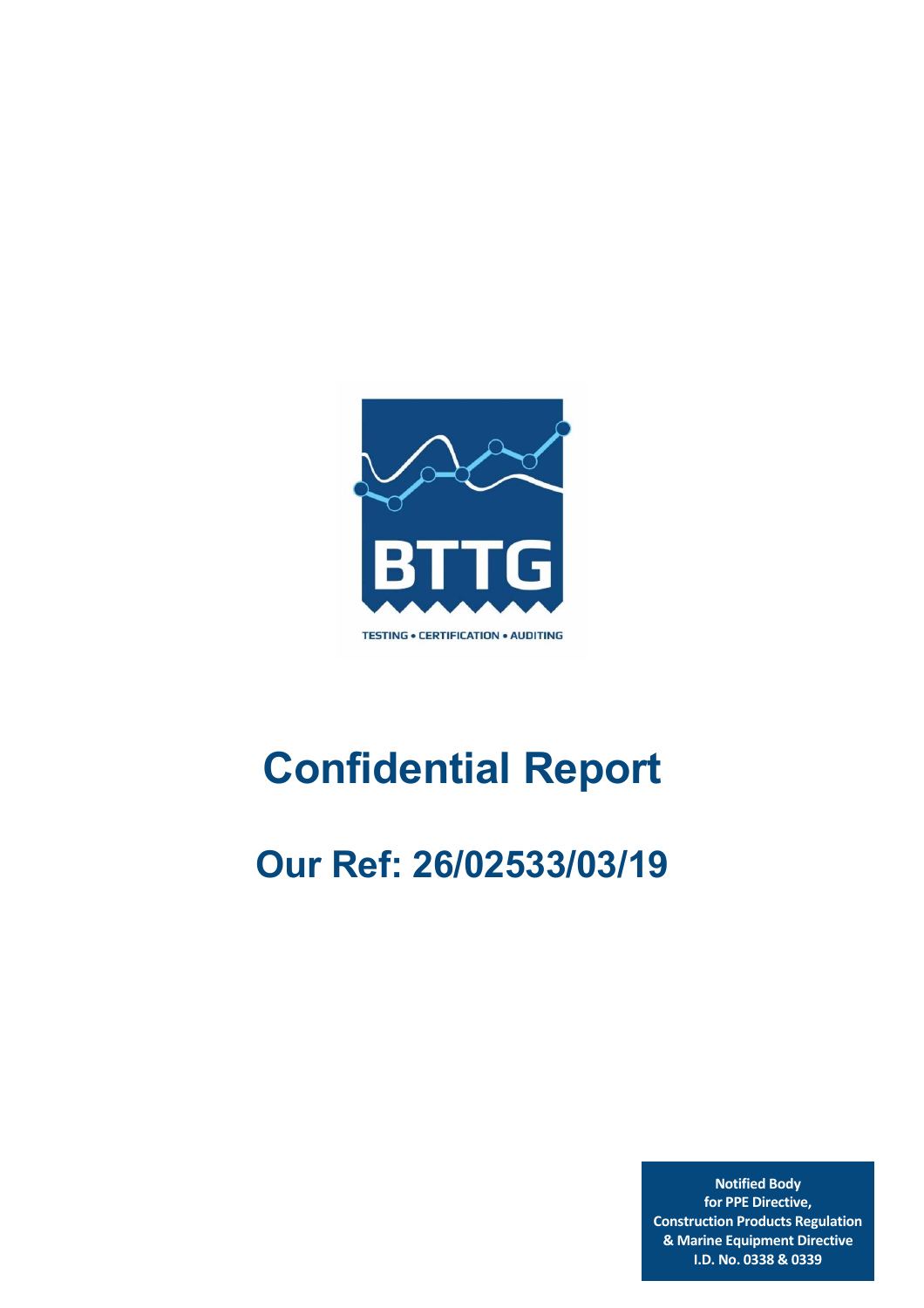|                                           | Wira House, West Park Ring Road, Leeds, LS16 6QL, UK.<br>Telephone: +44 (0) 113 259 1999<br>Email: info@bttg.co.uk<br>Website: www.bttg.co.uk |  |
|-------------------------------------------|-----------------------------------------------------------------------------------------------------------------------------------------------|--|
| lG.                                       | 13 March 2019<br>Date:                                                                                                                        |  |
|                                           | Our Ref:<br>26/02533/03/19<br>Your Ref:                                                                                                       |  |
| <b>TESTING • CERTIFICATION • AUDITING</b> | 1 of 4<br>Page:                                                                                                                               |  |
| Client:                                   | Eco-Sol Ltd<br>Cardiff House<br>Cardiff Road<br>Barry<br>Vale Of Glam<br>CF63 2AW                                                             |  |
| Job Title:                                | Fire Test on One Sample of Artificial Grass                                                                                                   |  |
| Client's Order No:                        |                                                                                                                                               |  |
| Date of Receipt:                          | 07 March 2019                                                                                                                                 |  |
| Description of Sample(s):                 | One sample of artificial grass, referenced; Treated with Flametect Nitro.                                                                     |  |
| Work Requested:                           | We were asked to make the following test(s):                                                                                                  |  |
|                                           | BS 4790 (Loose laid)                                                                                                                          |  |

Note: This report relates only to the samples submitted and as described in the report.

\* subcontracted test, UKAS accredited

\*\* subcontracted test, EN ISO/IEC 17025 accredited

\*\*\* not UKAS accredited

Shirley® Technologies Limited. Registered Office: Wira House, West Park Ring Road, Leeds, LS16 6QL. A company registered in England & Wales with company number 04669651. VAT Number GB 816764800. BTTG™ and Shirley® are trade names of Shirley Technologies Limited. .The supply of all goods and services is subject to our standard terms of business, copies of which are available on request. Our laboratories are accredited to EN ISO/IEC 17025.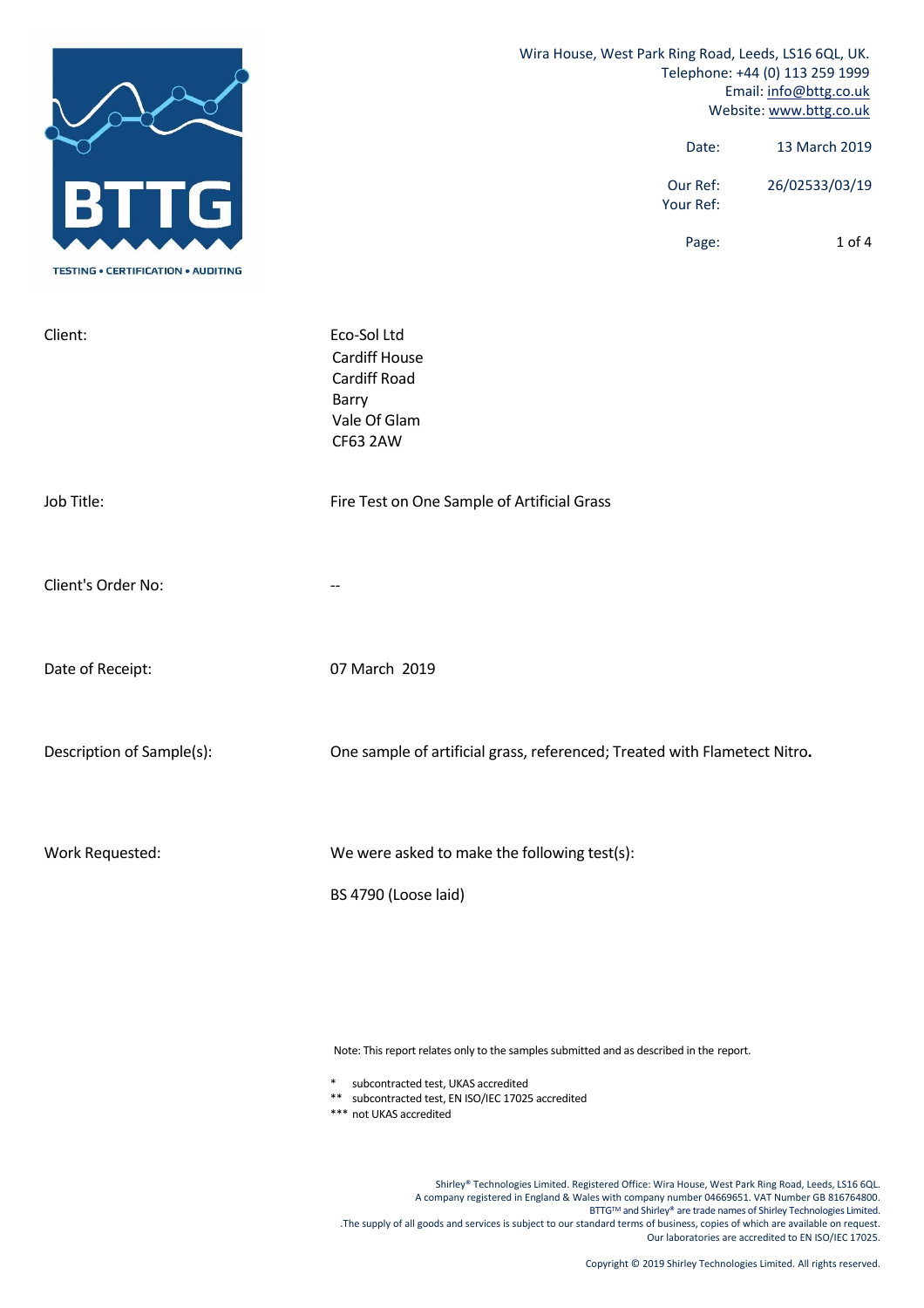

Wira House, West Park Ring Road, Leeds, LS16 6QL, UK. Telephone: +44 (0) 113 259 1999 Email: info@bttg.co.uk Website: www.bttg.co.uk

> Date: 13 March 2019 Our Ref: 26/02533/03/19 Your Ref:

> > Page: 2 of 4

**Client: Eco‐Sol Ltd**

### **FIRE TESTS ACCORDING TO BS 4790:1987 (2014) Determination of the effects of a small source of ignition on textile floorcoverings, (Hot Metal Nut Method)**

#### **Date of test: 13/03/2019**

#### **Procedure**

The sample was tested according to the above standard. The sponsor sampled the material and the specimens were cut from the sample received to the dimensions set out in the standard by BTTG.

#### **Requirements**

The results were classified according to BS 5287:1988 (2014) ‐ ' Assessment and Labelling of Textile floorcoverings tested to BS 4790' The full descriptions of the classifications, abbreviated to low, medium or high in the table of results, are as follows:-

low radius of effects of ignition (up to 35mm) medium radius of effects of ignition (40 to 75mm) high radius of effects of ignition (80mm or over).

#### **Results**

| Duration of<br>Flaming (s) | Greatest radius of char | Class     |        |
|----------------------------|-------------------------|-----------|--------|
|                            | Face (mm)               | Back (mm) |        |
| 602                        | 50                      | 45        | Medium |
| 668                        | 55                      | 50        | Medium |
| 793                        | 60                      | 55        | Medium |

#### **Note**

The test results relate only to the behaviour of the test specimens after application of a small source of ignition; they shall not be used as a means of assessing how the product will contribute to an established fire.

> Shirley® Technologies Limited. Registered Office: Wira House, West Park Ring Road, Leeds, LS16 6QL. A company registered in England & Wales with company number 04669651. VAT Number GB 816764800. BTTG™ and Shirley® are trade names of Shirley Technologies Limited.

.The supply of all goods and services is subject to our standard terms of business, copies of which are available on request.

Our laboratories are accredited to EN ISO/IEC 17025.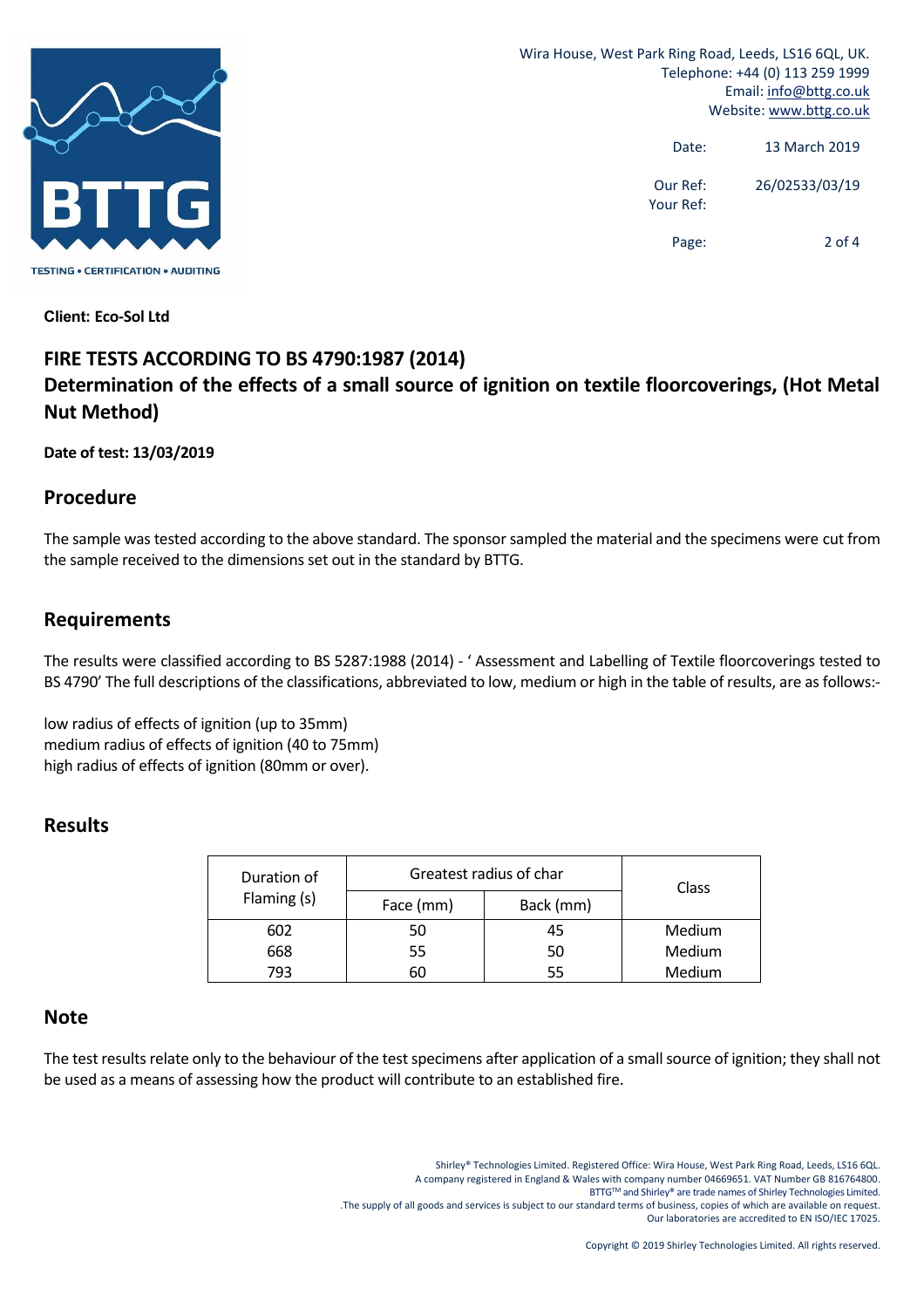

Wira House, West Park Ring Road, Leeds, LS16 6QL, UK. Telephone: +44 (0) 113 259 1999 Email: info@bttg.co.uk Website: www.bttg.co.uk

> Date: 13 March 2019 Our Ref: 26/02533/03/19 Your Ref: Page: 3 of 4

**Client: Eco-Sol Ltd**

#### **Comments**

The test was carried out with the sample being loose laid onto 6mm calcium silicate non‐combustible backing boards, in accordance with mounting method 1.

Please note that a high classification is the worst result and a low classification is the best result. Also the end result is based on the worst specimen of the three specimens tested.

Uncertainty of measurement has not been taken into account when presenting the test result. The relevant uncertainty value is included as an annex which forms an integral part of the report.

| Reported by:      | A Shute, Senior Lab Technician |
|-------------------|--------------------------------|
| Countersigned by: | P Doherty, Executive Manager   |

Enquiries concerning this report should be addressed to Customer Services.